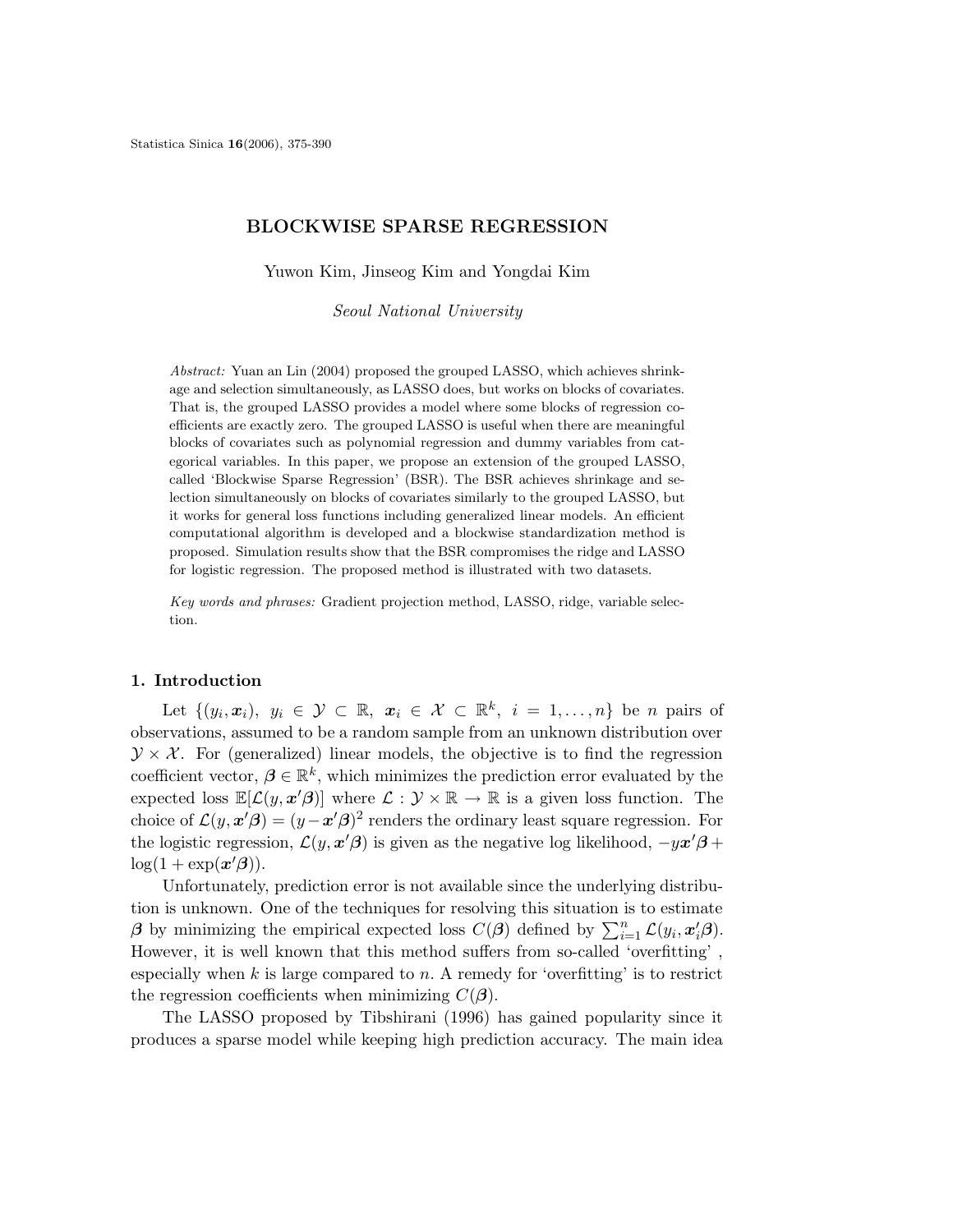of the LASSO is to estimate  $\beta$  by minimizing

$$
C(\boldsymbol{\beta})
$$
 subject to  $\sum_{j=1}^{k} |\beta_j| \le M$ ,

where  $\beta_j$  is jth component of  $\beta$ . That is, the  $L_1$  norm of the regression coefficients is restricted. Since the LASSO has been initially proposed by Tibshirani (1996) in the context of (generalized) linear models, the idea of restricting the  $L_1$  norm has been applied to various problems such as wavelets (Chen, Donoho and Saunders (1999) and Bakin (1999)), kernel machines (Gunn and Kandola (2002), Roth (2004)), smoothing splines (Zhang et al. (2003)), multiclass logistic regressions (Krishnapuram et al. (2004)), etc.

Another direction of extending the LASSO is to develop new restrictions on the regression coefficients using other than the  $L_1$  penalty. Fan and Li (2001) proposed the SCAD, Lin and Zhang (2003) proposed COSSO, Zou and Hastie (2004) proposed the elastic net and Tibshirani et al. (2005) proposed the fused LASSO.

Recently, Yuan an Lin (2004) proposed an interesting restriction called the grouped LASSO for the linear regression. The main advantage of the grouped LASSO is that one can make a group of regression coefficients be zero simultaneously, which is not possible for the LASSO. When we want to produce more flexible functions other than linear models or to include categorical variables, we add new variables generated from original ones using appropriate transformations such as polynomials or dummy variables. In these cases, it is very helpful in interpretation to introduce the concept of 'block', which means a group of covariates highly related to each other. For examples, dummy variables generated from the same categorical variable is a block. When the concept 'block' is important, it is natural to select blocks rather than individual covariates. The ordinary LASSO is not feasible for blockwise selection since the sparsity in individual coefficients does not ensure the sparsity in blocks while the grouped LASSO selects or eliminates blocks.

The objective of this paper is to extend the idea of the grouped LASSO for general loss functions, to include generalized linear models. We name the proposed method "Blockwise Sparse Regression" (BSR). We develop an efficient computational algorithm, a GCV-type criterion and a blockwise standardization method for the BSR.

The paper is organized as follows. In Section 2, the formulation of the BSR is given and an efficient computational algorithm is developed. In Section 3, a way of selecting the restriction parameter M using a GCV-type criterion is proposed. Section 4 presents a method of standardizing covariates by blocks. In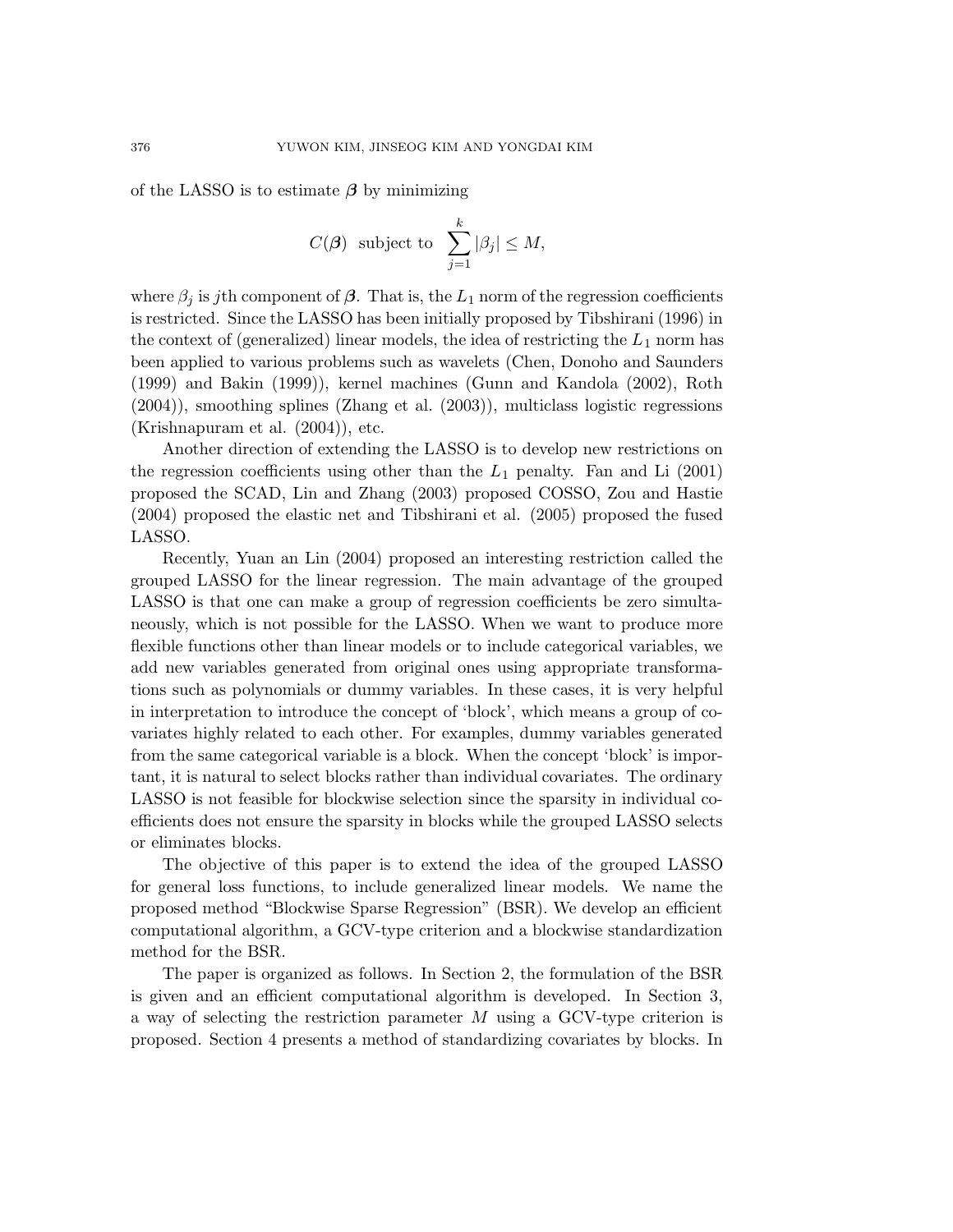Section 5, simulation results for comparing the BSR with the LASSO and ridge are given, and the proposed method is illustrated with two examples in Section 6. Concluding remarks follow in Section 7.

#### 2. The Blockwise Sparse Regression

#### 2.1. Definition

Suppose the regression coefficient vector is partitioned into  $p$  blocks denoted by  $\boldsymbol{\beta} = (\boldsymbol{\beta}_{(1)}', \ldots, \boldsymbol{\beta}_{(n)}')$  $(\rho_{(p)})'$  where  $\beta_{(j)}$  is a  $d_j$ -dimensional coefficient vector for the jth block.

The standard ridge solution is obtained by

minimizing  $C(\beta)$  subject to  $\|\beta\|^2 \leq M$ ,

where  $\|\cdot\|$  is the  $L_2$  norm on the Euclidean space. Since  $\|\beta\|^2 = \sum_{j=1}^p \|\beta_{(j)}\|^2$ , we can interpret  $\|\boldsymbol{\beta}\|^2$  as the squared  $L_2$  norm of the p-dimensional vector of the norms of the blocks, i.e.  $(\|\boldsymbol{\beta}_{(1)}\|,\ldots,\|\boldsymbol{\beta}_{(p)}\|)$ . For sparsity in blocks, we introduce a LASSO-type restriction on  $(\|\beta_{(1)}\|,\ldots,\|\beta_{(p)}\|)$ . That is, the BSR estimate  $\beta$ is obtained by

minimizing 
$$
C(\boldsymbol{\beta})
$$
 subject to  $\sum_{j=1}^p ||\boldsymbol{\beta}_{(j)}|| \leq M$ .

Since the regression coefficients are restricted by the sum of the norms of blocks, some blocks with small contribution would shrink to exact zero as in the LASSO, and hence all the coefficients in those blocks become exactly zero simultaneously. For blocks with positive norms, the regression coefficients in the blocks shrink similarly to the ridge regression. Note that the usual ridge regression is obtained if a block contains all covariates. On the other hand, when each covariate separately forms a block, the BSR reduces to the ordinary LASSO. That is, the BSR compromises the ridge and LASSO. Also, under squared error loss, the BSR is equivalent to the grouped LASSO.

Figure 2.1 compares the ridge, LASSO and BSR methods on the simulated model whose details are given in Section 5.2. The simulated model has eight blocks, each of which consists of three covariates, and among which only the first two blocks are informative to responses and other six blocks are just noise. Figure 2.1 shows the paths of the norms of each block for various values of the restriction parameter  $M$ . The vertical line in the middle of the each plot represents the optimal M selected by 5-fold Cross Validation. It is clear that the BSR method outperforms the other two methods in terms of block selectivity. The correct two blocks are selected by the BSR while the LASSO includes some noise blocks. The Ridge is the worst since it includes all blocks.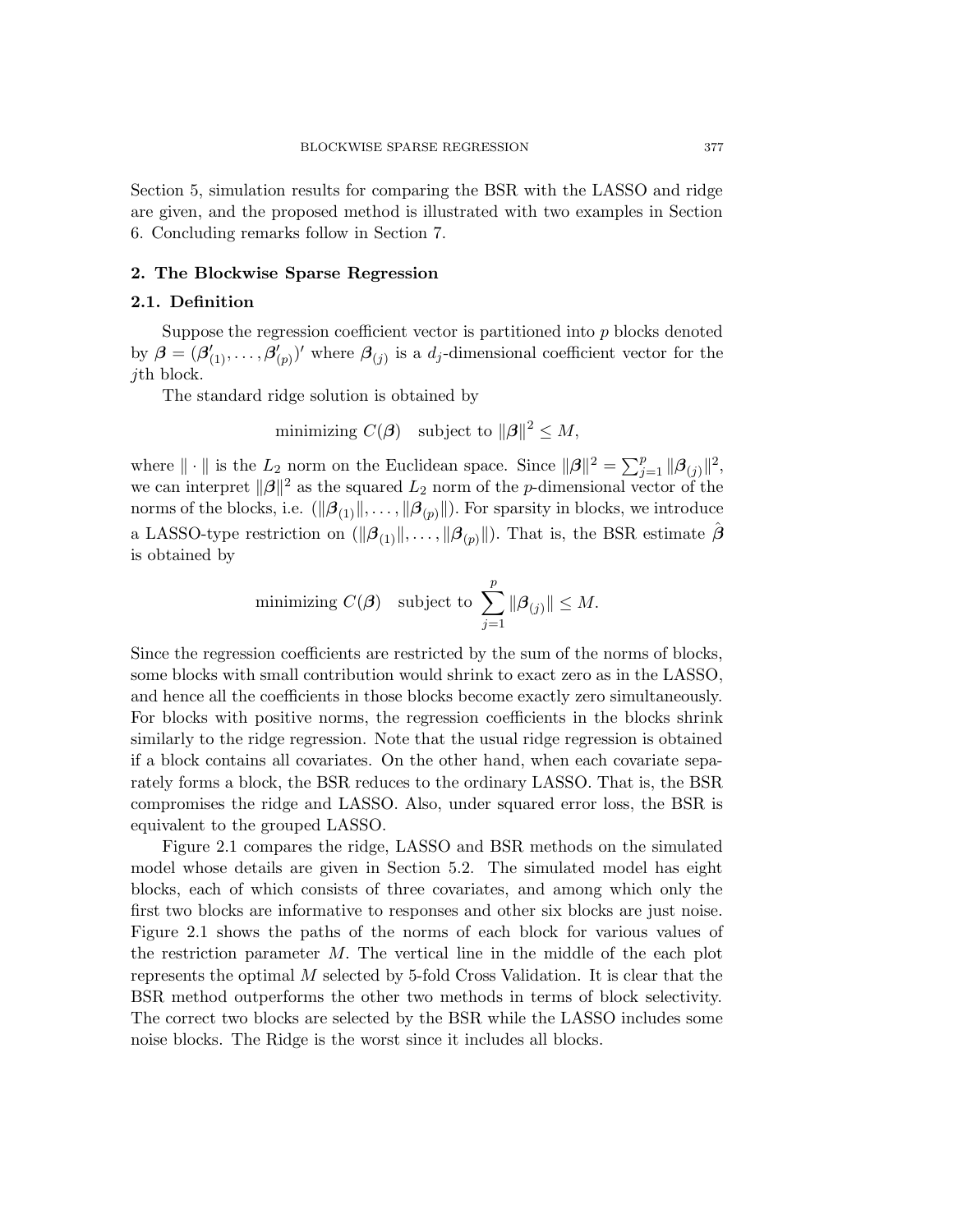#### 378 YUWON KIM, JINSEOG KIM AND YONGDAI KIM



Figure 2.1. Paths of the norms of each block for example 1 in Section 5. The solid curves denote the signal blocks and the dashed curves denote the noise blocks. The vertical solid lines are positioned on the models selected by CV. The values in the horizontal axes are the ratios of the values of the restriction M to the norms of the ordinary logistic regression solutions.

## 2.2. Algorithm

We first introduce the *Gradient Projection Method*, a well known technique for optimization on convex sets, and explain how to modify it for the BSR. Consider a constrained optimization problem given by

minimizing  $C(\beta)$  subject to  $\beta \in \mathcal{B}$ ,

where B is a convex set. Let  $\nabla C(\beta)$  be the gradient of  $C(\beta)$ . The algorithm of the gradient projection method, which finds the solution by iterating between moving toward the opposite direction of the gradient and projecting it onto the constraint set  $\mathcal{B}$ , is given in Table 2.1. If the gradient function is convex and Lipschitz continuous with the Lipschitz constant  $L$ , the sequence of solutions generated by the gradient projection method, with step size  $s < 2/L$ , converges to the global optimum. s can be selected by calculating the Lipschitz constant L or by trial and error. The speed of convergence does not depend strongly on the choice of s unless s is very small. For details of the algorithm, see Bertsekas (1999), and for its application to various constrained problems, see Kim (2004).

1.3 1.4 1.6 1.7

1.8 1.9

1.2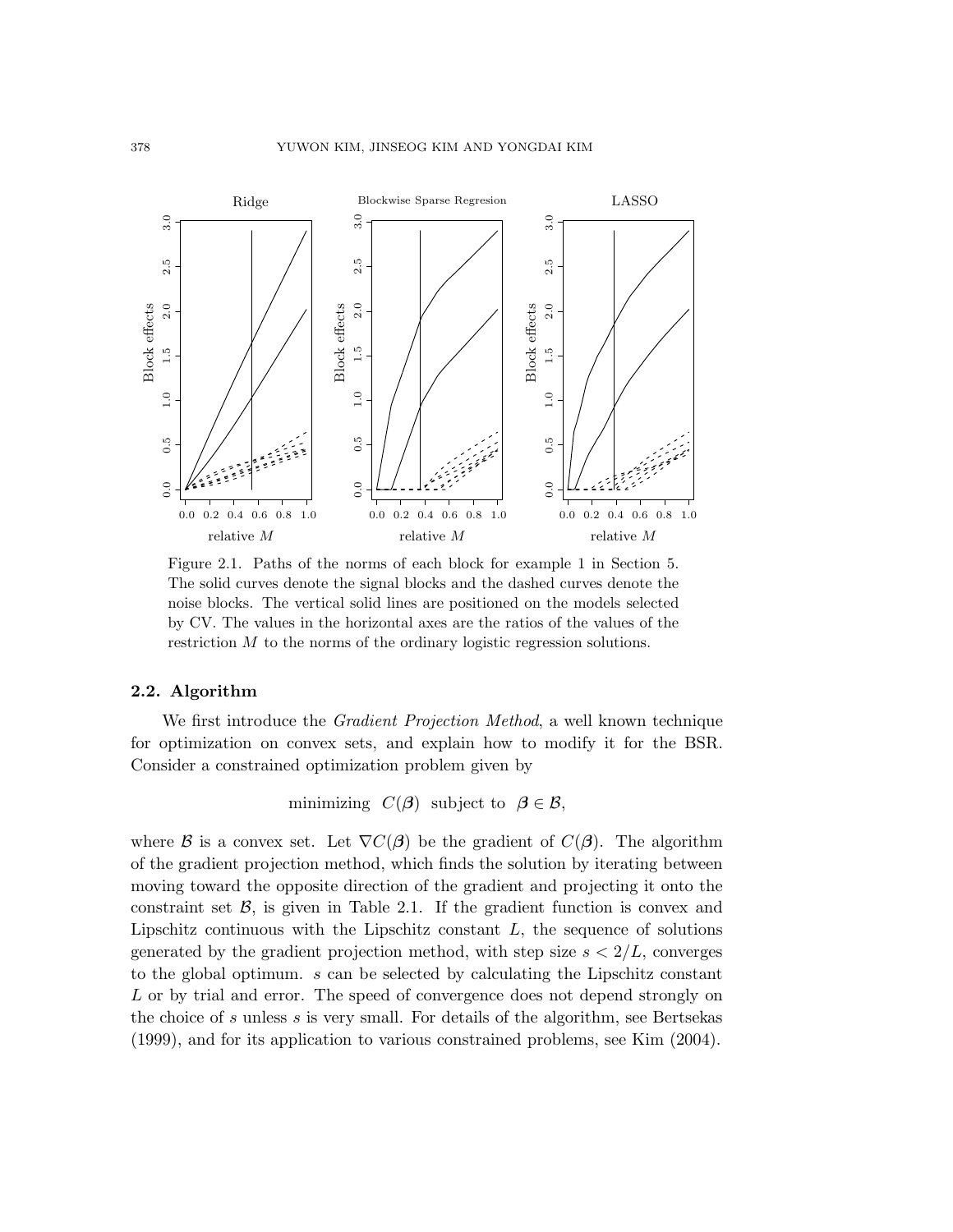Table 2.1. Algorithm for GRADIENT PROJECTION METHOD.

<span id="page-4-0"></span>1. **Initialize**:  $\boldsymbol{\beta}^0 \in \mathcal{B}$ , s: sufficiently small positive scalar 2. For  $t = 1$  to  $T$  : (a) [Gradient step]: Calculate  $\nabla C(\boldsymbol{\beta}^{t-1})$ (b) [Projection step]: Let  $\boldsymbol{\beta}^t = \operatorname{argmin}_{\boldsymbol{\beta} \in \mathcal{B}} \| \boldsymbol{\beta}^{t-1} - s \nabla C (\boldsymbol{\beta}^{t-1}) - \boldsymbol{\beta} \|^2$ end For. 3. Return  $\boldsymbol{\beta}^T$ 

<span id="page-4-2"></span>For the BSR, we can easily check that the constraint set,  $B = \{\sum_{j=1}^{p} ||\boldsymbol{\beta}_{(j)}|| \leq$  $M$ , is convex, and so we can apply the gradient projection method. The hardest part of the algorithm is the projection [\(2b](#page-4-0) of Table 2.1. In general, computational cost here is large. However, for the BSR, projection can be done easily as follows. Let  $\mathbf{b} = \boldsymbol{\beta}^t - s\nabla C(\boldsymbol{\beta}^t)$  and let  $\mathbf{b}_{(j)}$  be the j<sup>th</sup> block of **b**. Then  $\boldsymbol{\beta}^{t+1}$  is the minimizer of

$$
\sum_{j=1}^{p} \|\boldsymbol{b}_{(j)} - \boldsymbol{\beta}_{(j)}\|^2 \text{ subject to } \sum_{j=1}^{p} \|\boldsymbol{\beta}_{(j)}\| \le M \tag{2.1}
$$

<span id="page-4-1"></span>with respect to  $\boldsymbol{\beta}$ . Suppose  $M_j = \|\boldsymbol{\beta}_{(j)}^{t+1}\|$  $\|f_{(j)}^{t+1}\|$  are known for  $j=1,\ldots,p$ . Then, we have

$$
\beta_{(j)}^{t+1} = \mathbf{b}_{(j)} \frac{M_j}{\|\mathbf{b}_{(j)}\|}.
$$
\n(2.2)

So, for finding  $\beta^{t+1}$ , it suffices to find  $M_j$ s. For  $M_j$ , plugging [\(2.2\)](#page-4-1) to [\(2.1\)](#page-4-2), we solve the reduced problem as

<span id="page-4-3"></span>
$$
\text{minimizing } \sum_{j=1}^{p} (\|\boldsymbol{b}_{(j)}\| - M_j)^2 \text{ subject to } \sum_{j=1}^{p} M_j \le M \tag{2.3}
$$

with respect to  $M_j$ s with  $M_j \geq 0$ . For solving  $(2.3)$ , note that if the projection of  $(\|\boldsymbol{b}_{(1)}\|,\ldots, \|\boldsymbol{b}_{(p)}\|)$  onto the hyperplane of the form  $\sum M_j = M$  has non-positive values on some coordinates, then the solution of [\(2.3\)](#page-4-3) should have exact zeros on those coordinates, which we call inactive. Once inactive coordinates are found, we rule out them and re-calculate the projection onto the reduced hyperplane until no more negative values occur in the projection. A small number, at most p, of iterations is required. Once we solve  $(2.3)$ , we get  $\beta^{t+1}$  by  $(2.2)$ . The procedure is summarized in Table 2.2.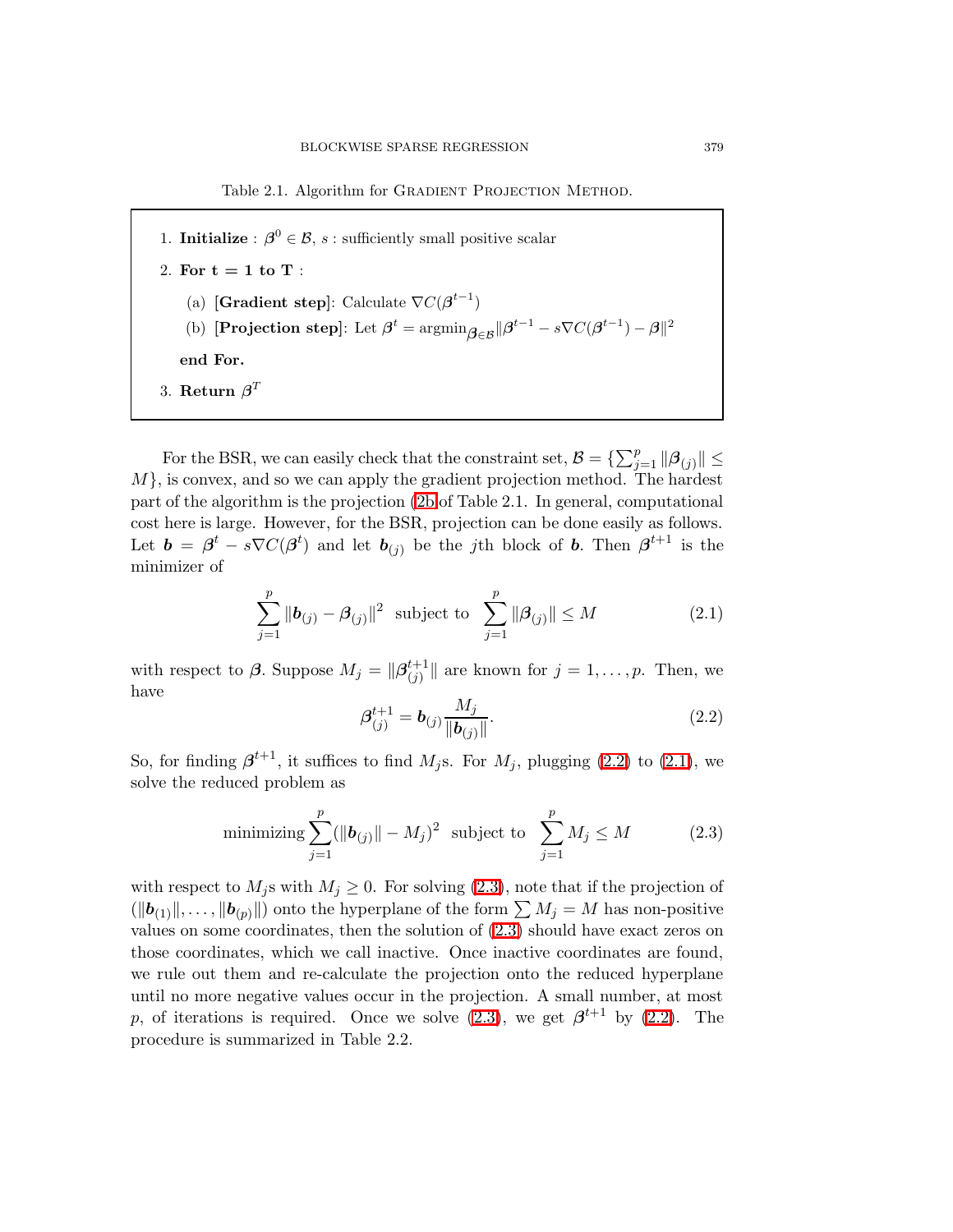Table 2.2. Algorithm for the Blockwise Sparse Regression.



## 3. Selection of the restriction parameter M

In this section, we describe methods for selecting the restriction parameter  $M$  of the BSR. One popular method for selecting  $M$  is the K-fold cross-validation (CV). However, the K-fold CV suffers from its computational burden. Another method is to use the generalized cross validation (GCV) proposed by Craven and Wahba (1979). A GCV type criterion for the LASSO is found in Tibshirani (1996), where the LASSO solution is approximated by the ridge solution. An extended GCV type criterion is proposed by Tibshirani (1997), where the LASSO technique is applied to the proportional hazard model.

We propose a GCV type criterion for the BSR, as in Tibshirani (1996, 1997). Suppose that all blocks have nonzero norms. When some blocks have zero norms, we reduce the design matrix by eliminating the blocks whose norms are zero. Using the relation,  $\sum_{j=1}^p ||\boldsymbol{\beta}_{(j)}|| = \sum_{j=1}^p ||\boldsymbol{\beta}_{(j)}||^2 / ||\boldsymbol{\beta}_{(j)}||$ ,  $\hat{\boldsymbol{\beta}}$  can be obtained as the solution of minimizing

$$
C(\boldsymbol{\beta})+\frac{\lambda}{2}\sum_{j=1}^{p}\frac{\|\boldsymbol{\beta}_{(j)}\|^2}{\|\boldsymbol{\beta}_{(j)}\|},
$$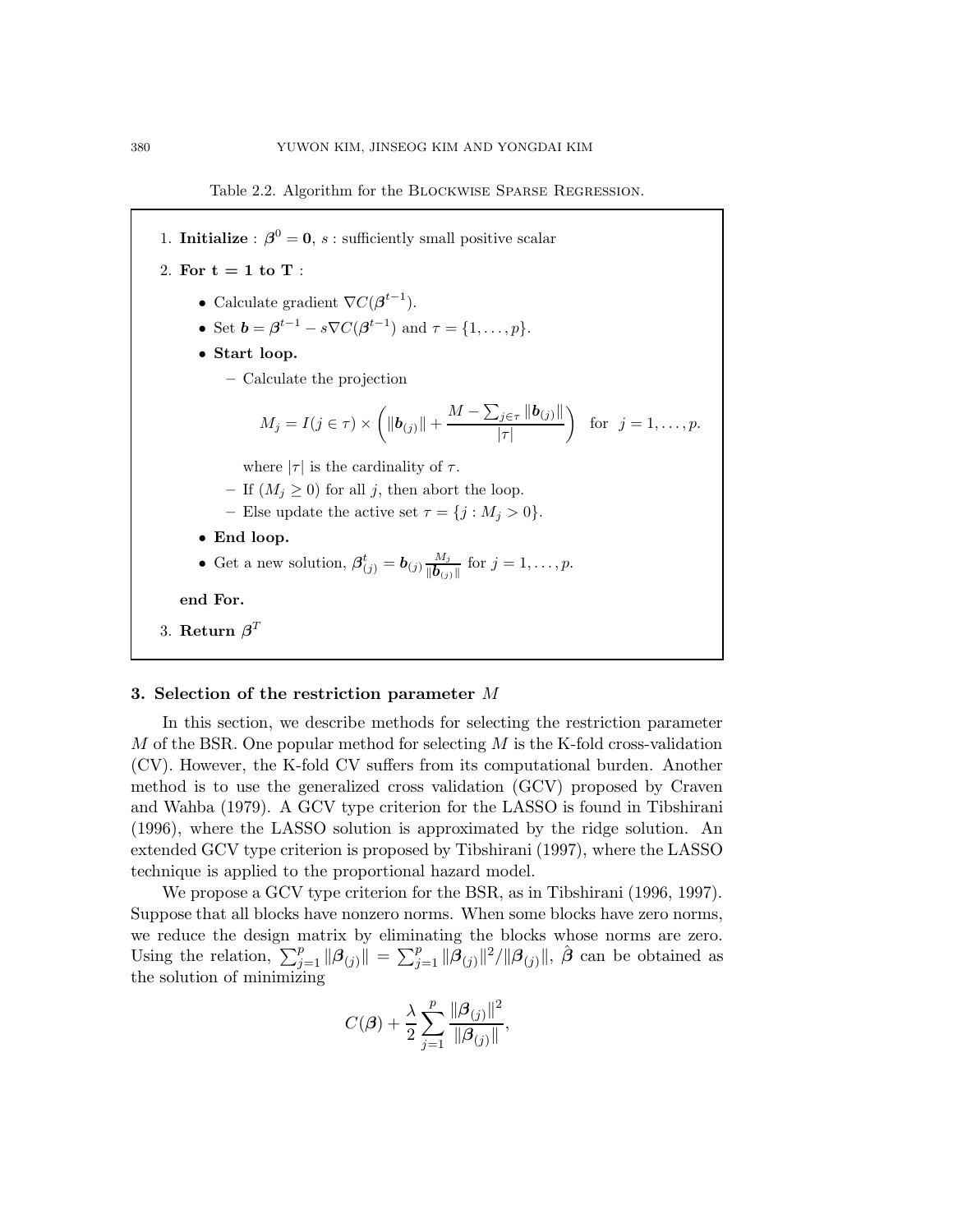for some  $\lambda$  uniquely defined by M. Now, assuming that the  $\|\hat{\boldsymbol{\beta}}_{(j)}\|$  are known, we expect that the solution  $\tilde{\beta}$  of minimizing

<span id="page-6-0"></span>
$$
C(\beta) + \frac{\lambda}{2} \sum_{j=1}^{p} \frac{\|\beta_{(j)}\|^2}{\|\hat{\beta}_{(j)}\|},
$$
\n(3.1)

gives an approximation to  $\hat{\boldsymbol{\beta}}$ . Let  $\boldsymbol{X}$  denote the design matrix with  $\boldsymbol{x}'_i$  $i<sub>i</sub>$  as the ith row and let  $\eta = X\beta$ . The iterative reweight least square method for solving [\(3.1\)](#page-6-0) gives a linear approximation

$$
\tilde{\boldsymbol{\beta}} \approx (\boldsymbol{X}' \boldsymbol{A} \boldsymbol{X} + \lambda \boldsymbol{W})^{-1} \boldsymbol{X}' \boldsymbol{A} \boldsymbol{z},
$$
\n(3.2)

<span id="page-6-1"></span>where  $\mathbf{A} = \frac{\partial^2 C(\mathbf{\beta})}{\partial \eta \eta}$ ,  $\mathbf{u} = \frac{\partial C(\mathbf{\beta})}{\partial \eta}$ ,  $\mathbf{z} = \mathbf{X}\mathbf{\beta} - \mathbf{A}^{-1}\mathbf{u}$  and W is the  $k \times k$  diagonal matrix whose  $\left(\sum_{h=1}^{j-1} d_h + l\right)$ th diagonal element is  $1/\|\boldsymbol{\beta}_{(j)}\|$  for  $j = 1, \ldots, p, l = 1, \ldots, d_j$ , all evaluated at  $\beta = \hat{\beta}$ . From [\(3.2\)](#page-6-1), we construct a GCV-type criterion

$$
GCV(M) = \frac{1}{n} \frac{C(\hat{\boldsymbol{\beta}})}{(1 - \frac{p(M)}{n})^2},
$$

where  $p(M) = \text{tr}[\mathbf{X}(\mathbf{X}'\mathbf{A}\mathbf{X} + \lambda \mathbf{W})^{-1}\mathbf{X}'\mathbf{A}]$  as in by Tibshirani (1997). We agree that the GCV is a rough approximation, but we show that the GCV gives comparable performances to the 5-fold CV in the simulation study.

## 4. Standardization within Blocks

A common way of generating blocks is to use transformations such as polynomial or dummies from the original covariates. In many cases, there is more than one transformation. That results in the same model. Unfortunately, the block norm is not invariant with transformations. For example, consider a covariate  $x$ having values on the three categories denoted by  $\{1, 2, 3\}$ . For dummy variables  $(z_1, z_2)$  to represent x, we can let  $(z_1, z_2) = (1, 0)$  for  $x = 1$ ,  $(z_1, z_2) = (0, 1)$  for  $x = 2$ , and  $(z_1, z_2) = (0, 0)$  for  $x = 3$ . Suppose that the regression coefficients of  $z_1$ and  $z_2$  are 1 and -1, respectively. In this case, the block norm becomes  $\sqrt{2}$ . Now, we can use as dummy variables  $(z_1, z_2) = (1, 0)$  for  $x = 1, (z_1, z_2) = (0, 0)$  for  $x = 2$ , and  $(z_1, z_2) = (0, 1)$  for  $x = 3$ . The corresponding regression coefficients become 2 and 1, and so the block norm is  $\sqrt{5}$ . Hence, different transformations may result in different block selections in the BSR. In this section, we propose a method of blockwise standardization of covariates to resolve this problem.

Let  $X_1$  and  $X_2$  be two design matrices of a given block such that there are two regression coefficients  $\beta_1$  and  $\beta_2$  with  $X_1\beta_1 = X_2\beta_2$ . The blockwise standardization is based on the fact that  $\|\beta_1\| = \|\beta_2\|$  when  $X_1'X_1 = X_2'X_2 = tI$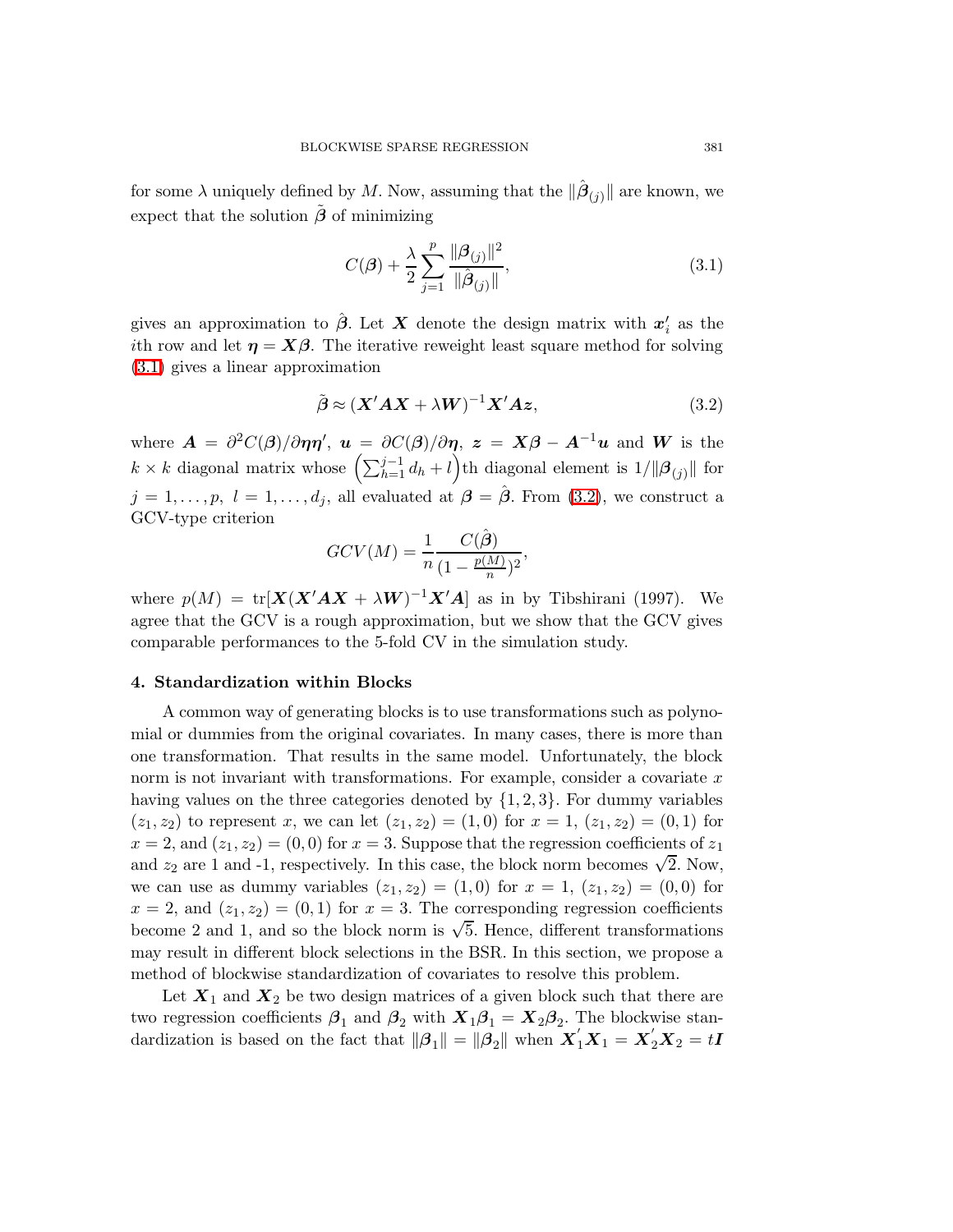for some  $t > 0$ . Hence, when a design matrix for a block is given, we propose to orthogonalize the design matrix in advance, and then to estimate the corresponding regression coefficients using the BSR.

<span id="page-7-0"></span>Specifically, let X be a design matrix partitioned into p sub-matrices  $(X_{(1)},$  $\ldots$  ,  $\bm{X}_{(p)}$  ), where  $\bm{X}_{(j)}$  corresponds to the  $j$ th block. For simplicity, we assume all columns of X are centered at zero. Using the spectral decomposition  $\mathbf{X}'_{(j)}\mathbf{X}_{(j)} =$  $\overline{\boldsymbol{P}}_{(j)} \boldsymbol{\Lambda}_{(j)} \overline{\boldsymbol{P}}'_{(j)}$  $\Lambda_{(j)}$ , where  $\Lambda_{(j)}$  is the diagonal matrix with positive eigenvalues and  $P_{(j)}$  is the corresponding eigenmatrix, we can construct blockwise orthogonal design matrices as

$$
\boldsymbol{Z}_{(j)} = \frac{1}{\sqrt{t_j}} \boldsymbol{X}_{(j)} \boldsymbol{T}_{(j)},
$$
\n(4.1)

for some  $t_j > 0$  where  $\boldsymbol{T}_{(j)} = \boldsymbol{P}_{(j)} \boldsymbol{\Lambda}_{(j)}^{-1/2}$  $\frac{(-1)^2}{(j)}$ . We can easily check  $\mathbf{Z}'_{(j)}\mathbf{Z}_{(j)} = t_j^{-1}\mathbf{I}$ .

For  $t_j$ , we recommend using the number of positive eigenvalues of  $\mathbf{X}'_{(j)}\mathbf{X}_{(j)}$ . This recommendation is motivated by the observation that the block norm tends to be larger when the size of the block is larger. Hence, blocks with more coefficients have more chance to be selected. With our recommendation, the determinants of  $\mathbf{Z}'_{(j)}\mathbf{Z}_{(j)}$ ,  $j=1,\ldots,p$ , are all the same, and so the contribution of each block to the response can be measured only by the norm of the regression coefficients.

To demonstrate the necessity of the recommended choice of  $t_i$ s, we compare the selectivity of the recommended choice of  $t_j$ s with the choice  $t_j = 1$  for all j. We generated 100 samples of 250 observations which consist of 14 independent uniform covariates  $(x_1, \ldots, x_{14})$  with range  $[-1, 1]$  and response y generated by a logistic regression model with  $f(x) = x_1$ . We assigned the covariates into three blocks. Block 1 has the signal covariate  $x_1$ , Block 2 has three noise covariates  $(x_2, x_3, x_4)$ . The other ten noise covariates are assigned to Block 3. We investigated which of Blocks 2 and 3 went to zero first as the restriction parameter M decreased. When we used  $t_j = 1$  for all j, Block 2 went to zero first in 96 samples out of 100, which means that Block 3 was selected more frequently. When we used the recommended choice of  $t_i$ s, Block 2 went to zero first in 58 samples out of 100. That is, the recommended choice of  $t_j$ s helped the 'fair' selection.

Once the solution  $\beta^*$  with the blockwise standardized design matrix given in [\(4.1\)](#page-7-0) is obtained by the BSR, the coefficient  $\beta$  on the original design matrix is reconstructed as  $\boldsymbol{\beta}_{(j)} = t_j^{-1/2} \boldsymbol{T}_{(j)} \boldsymbol{\beta}_{(j)}^*$  $j^*$ 

#### 5. Simulation

#### 5.1. Outline

We compare the prediction error and the variable selectivity of the BSR with the ridge and LASSO on three examples with logistic regression models.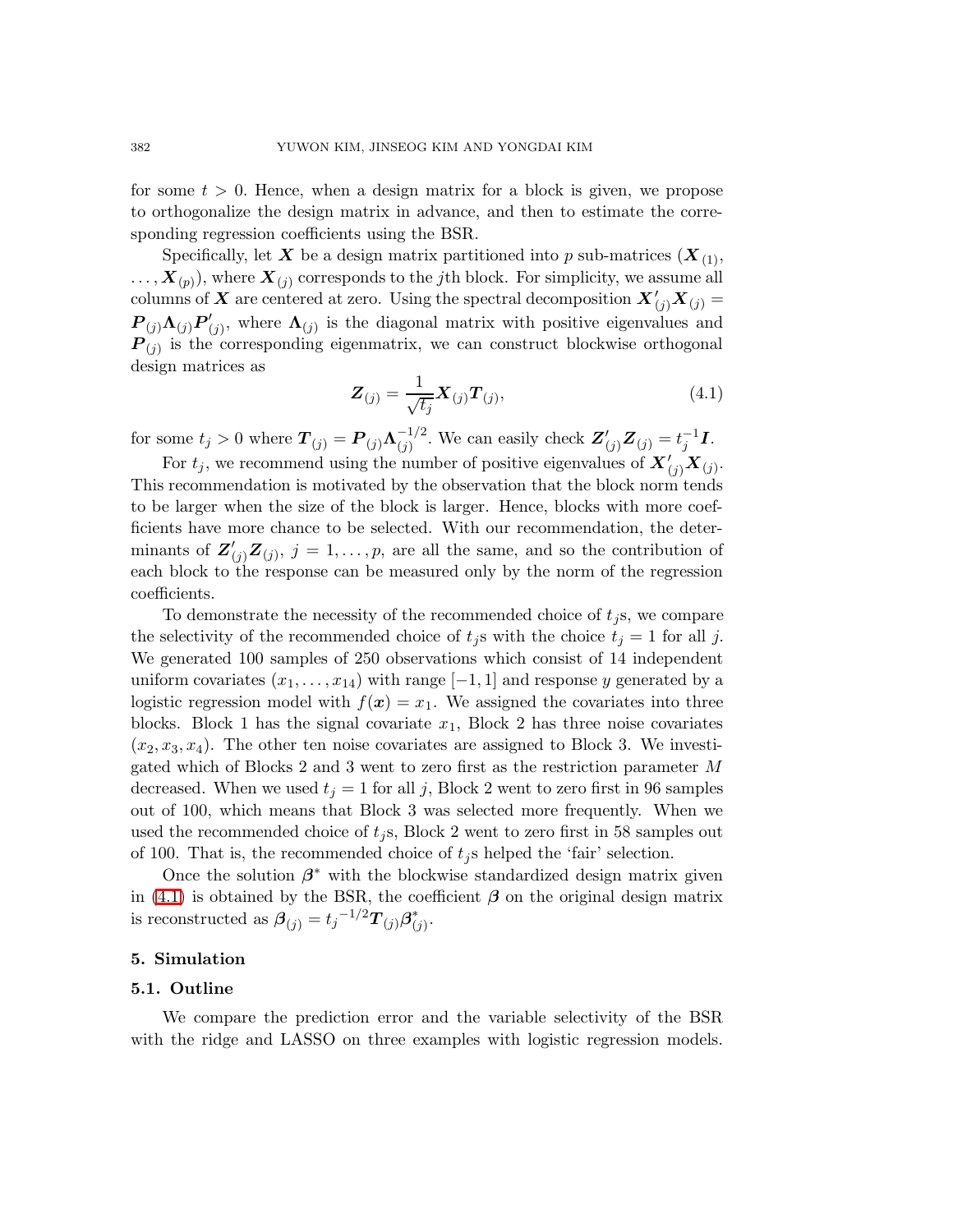The restriction parameters of the three methods are chosen using GCV as well as 5-fold CV. Prediction errors are measured by the averages of test errors using two loss functions, the logistic loss (LOL) and the misclassification rate (MIR) on 10,000 randomly selected design points. The blockwise standardization is not used for the BSR to make the comparison fair.

## 5.2. Example 1

We generated 100 samples, each of which consisted of 250 observations. The covariates were generated from the 8-dimensional independent uniform distribution on  $[-1, 1]$ . The binary response y was generated by a logistic model with  $Pr(y = 1) = exp(f(x))/(1 + exp(f(x)))$  and  $Pr(y = 0) = 1 - Pr(y = 1)$ , where the true regression function is

$$
f(x) = 2p_1(x_1) + 2p_2(x_1) + 2p_3(x_1) + p_1(x_2) + p_2(x_2) + p_3(x_2),
$$

with  $p_1(x) = x$ ,  $p_2(x) = (3x^2 - 1)/2$ , and  $p_3(x) = (5x^3 - 3x)/2$ , the first three Legendre polynomials. Thus all covariates except the first and second ones are pure noise.

The design matrix has 24 columns consisting of  $p_1(x_i)$ ,  $p_2(x_i)$  and  $p_3(x_i)$ for  $j = 1, \ldots, 8$ . The three columns of  $p_1(x_j)$ ,  $p_2(x_j)$  and  $p_3(x_j)$  from a original covariate  $x_j$  form a natural block. Consequently, we fit the logistic regression model with the BSR penalty with the eight blocks, each of which has three regression coefficients. The ridge and LASSO penalty put restrictions on 24 individual regression coefficients.

Table 5.3. The averaged prediction errors (standard errors) and averaged number of blocks and individual regression coefficients being zero from Example 1.

| Method                                | Average prediction error |                | Average count of zeros |           |
|---------------------------------------|--------------------------|----------------|------------------------|-----------|
|                                       | LOL.                     | MIR.           | <b>Block</b>           | Covariate |
| $\text{Ridge}(CV)$                    | 0.5534(0.0013)           | 0.2696(0.0011) | 0.00                   | 0.00      |
| BSR(CV)                               | 0.5334(0.0011)           | 0.2545(0.0009) | 1.99                   | 5.97      |
| LASSO(CV)                             | 0.5405(0.0013)           | 0.2606(0.0011) | 0.91                   | 9.33      |
| $\text{Ridge}(\overline{\text{GCV}})$ | 0.5609(0.0018)           | 0.2711(0.0012) | 0.00                   | 0.00      |
| BSR(GCV)                              | 0.5337(0.0011)           | 0.2552(0.0009) | 1.39                   | 4.17      |
| LASSO(CV)                             | 0.5411(0.0013)           | 0.2615(0.0011) | 0.31                   | 7.07      |

The results are shown in Table 5.3. The BSR had the lowest prediction error, followed by LASSO. For variable selectivity, LASSO solutions included fewer variables but more blocks than did BSR solutions.

The box plots of the norm of each block are presented in Figure 5.2. It is clear that the norms of the noise blocks (blocks generated from  $x_3, \ldots, x_8$ ) from the BSR were smaller than those from the other two methods.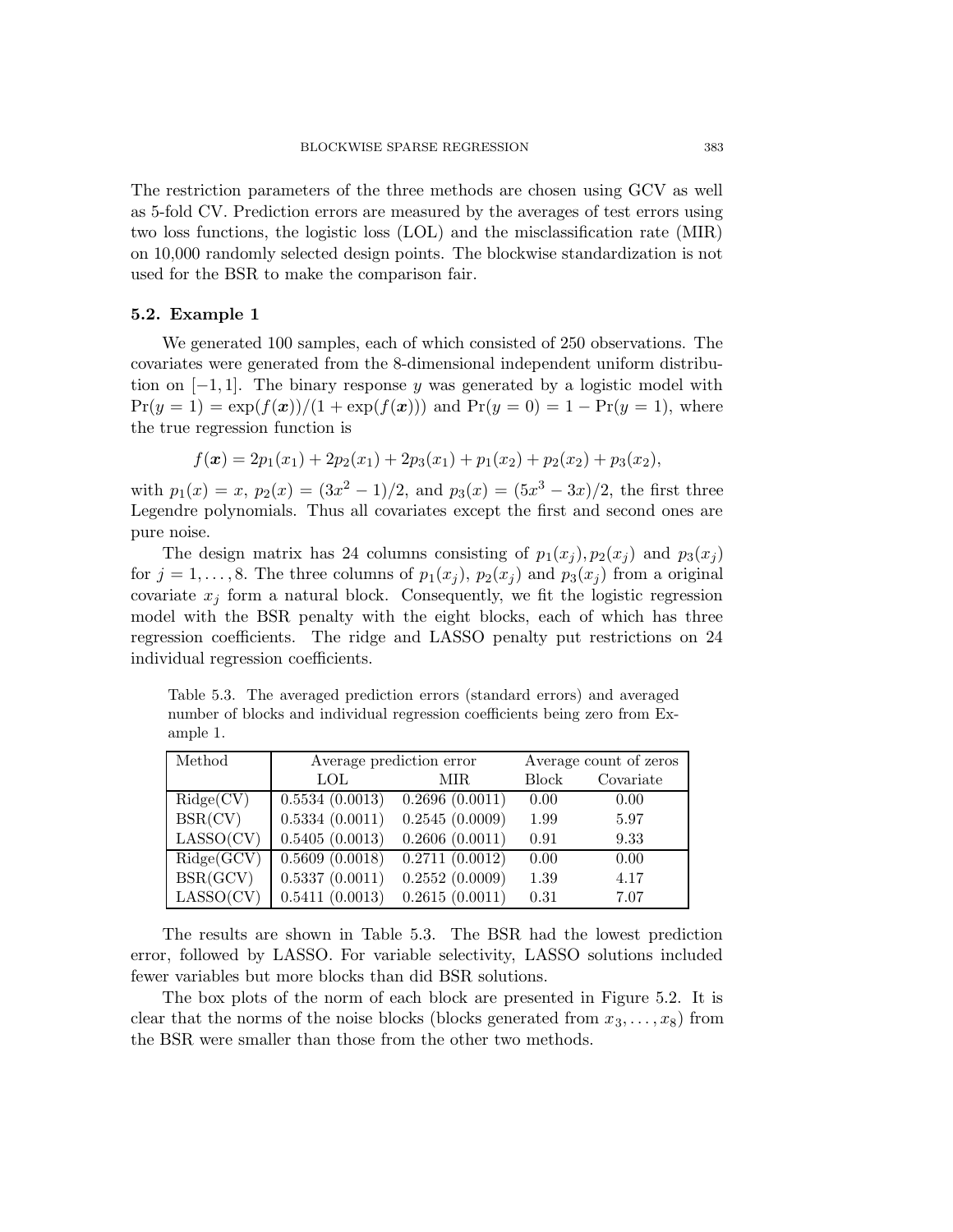



Figure 5.2. Boxplots of the norms of the eight blocks for Example 1.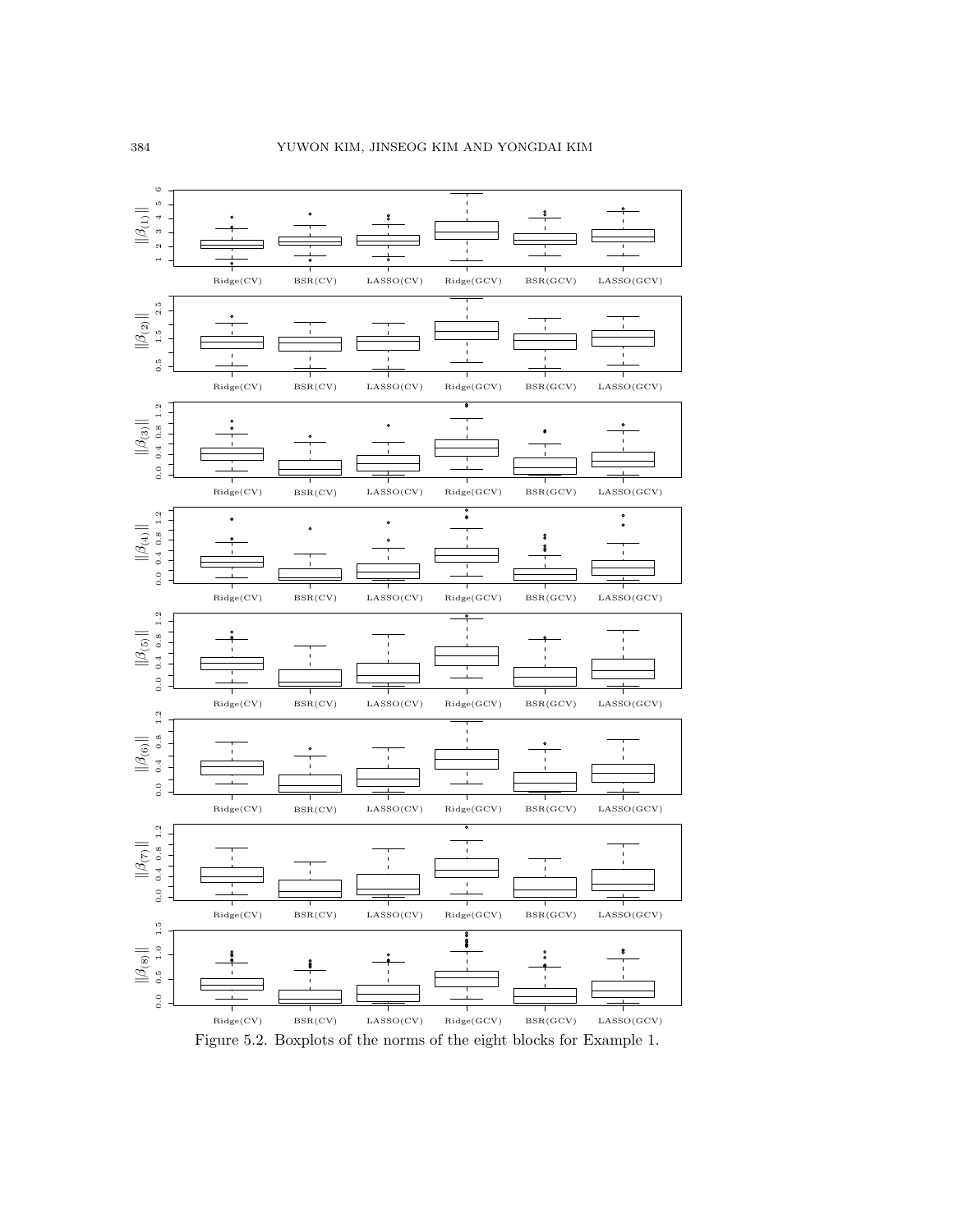## 5.3. Example 2

In this example, we only change the regression function in Example 1 to be more suitable to LASSO. The true regression function is

$$
f(\mathbf{x}) = 2p_1(x_1) + 2p_2(x_2) + 2p_3(x_3) + p_1(x_4) + p_2(x_5) + p_3(x_6),
$$

where only one column among  $p_1(x_j)$ ,  $p_2(x_j)$  and  $p_3(x_j)$  is related to the response for  $j = 1, \ldots, 6$ , and  $x_7$  and  $x_8$  are pure noises.

The results are shown in Table 5.4, where LASSO outperforms the others in prediction accuracy and the BSR is slightly better than the ridge. For variable selectivity, the BSR does not work well since it includes too many noise covariates. This is partly because the BSR includes all covariates in the block when the block has nonzero norm.

Table 5.4. The averaged prediction errors (standard errors) and averaged number of blocks and individual regression coefficients being zero from Example 2.

| Method     | Average prediction error                               |      |              | Average count of zeros |  |
|------------|--------------------------------------------------------|------|--------------|------------------------|--|
|            | <b>LOL</b>                                             | MIR. | <b>Block</b> | Covariate              |  |
| Ridge(CV)  | $0.5148(0.0012)\overline{0.2523(0.0009)}$              |      | 0.00         | 0.00                   |  |
| BSR(CV)    | $0.5117(0.0013)$ $0.2499(0.0010)$                      |      | 0.48         | 1.44                   |  |
| LASSO(CV)  | $0.5018(0.0012)$ $0.2428(0.0010)$                      |      | 0.48         | 10.05                  |  |
| Ridge(GCV) | $0.5229(0.0017)$ $0.2530(0.0010)$                      |      | 0.00         | 0.00                   |  |
| BSR(GCV)   | $\vert 0.5156 \; (0.0015) \; 0.2506 \; (0.0010) \vert$ |      | 0.20         | 0.60                   |  |
| LASSO(CV)  | $(0.5031\ (0.0013)\ 0.2441\ (0.0010))$                 |      | 0.09         | 7.14                   |  |

## 5.4. Example 3

We try a different model from that in Example 1 to be more suitable to the ridge. Here

$$
f(\boldsymbol{x}) = \sum_{j=1}^{8} \frac{1}{2} (p_1(x_j) + p_2(x_j) + p_3(x_j)).
$$

Table 5.5. The averaged prediction errors (standard errors) and averaged number of blocks and individual regression coefficients being zero from Example 3.

| Method     | Average prediction error          |                                             |              | Average count of zeros |  |
|------------|-----------------------------------|---------------------------------------------|--------------|------------------------|--|
|            | LOL.                              | MIR.                                        | <b>Block</b> | Covariate              |  |
| Ridge(CV)  | $0.6193(0.0009)$ $0.3412(0.0010)$ |                                             | 0.00         | 0.00                   |  |
| BSR(CV)    | $0.6244(0.0011)$ $0.3462(0.0012)$ |                                             | 0.13         | 0.39                   |  |
| LASSO(CV)  | $0.6336(0.0012)$ $0.3546(0.0015)$ |                                             | 0.08         | 4.46                   |  |
| Ridge(GCV) |                                   | $\overline{0.6217(0.0011)(0.3413(0.0010))}$ | 0.00         | 0.00                   |  |
| BSR(GCV)   | $0.6269(0.0011)$ $0.3486(0.0014)$ |                                             | 0.23         | 0.69                   |  |
| LASSO(CV)  | $0.6336(0.0011)$ $0.3564(0.0013)$ |                                             | 0.04         | 4.73                   |  |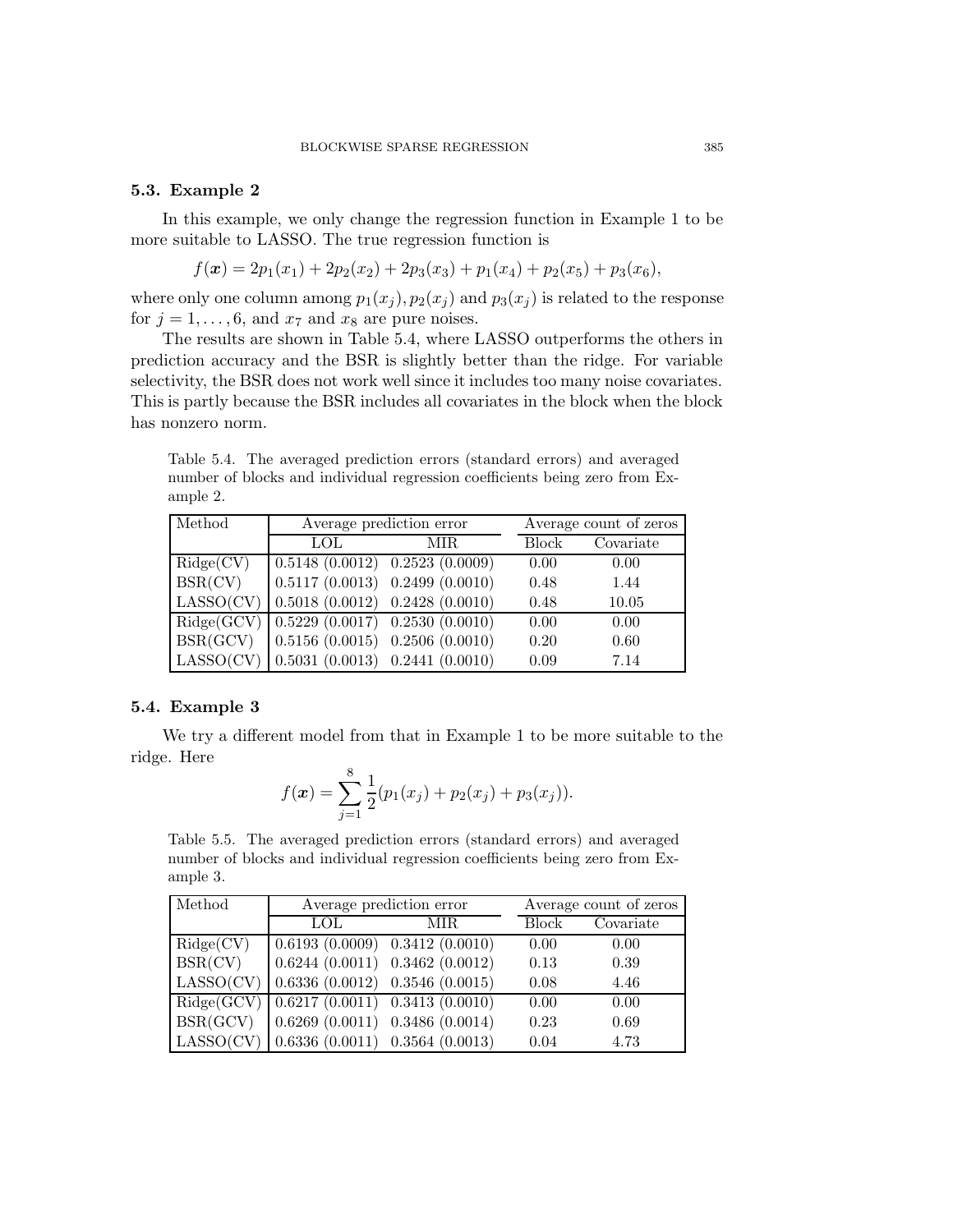The results are shown in Table 5.5. For prediction accuracy, the ridge worked the best, the BSR next and LASSO the worst. Note that the BSR selects most of variables while LASSO fails to detect significant amount of covariates. That is, the BSR is better in variable selectivity than LASSO.

## 6. Examples

#### 6.1. German credit data

German credit data consists of 1,000 credit histories with a binary response, and 20 covariates. The binary response represents good (700 cases) and bad credits (300 cases), respectively. Seven covariates are numerical and the rest are categorical, with the number of categories ranging from 2 to 10. The data set is available from UCI Machine Learning Repository (http://www.ics.uci.edu/∼mlearn/ MLRepository.html). The 20 covariates are given below.

V1 :Status of existing checking account (4 categories).

- V2 :Duration in month (numerical).
- V3 :Credit history (5 categories).
- V4 :Purpose (10 categories).
- V5 :Credit amount (numerical).
- V6 :Savings account/bonds (5 categories).
- V7 :Present employment since (5 categories).
- V8 :Installment rate in percentage of disposable income(numerical).
- V9 :Personal status and sex (4 categories).
- V10 :Other debtors / guarantors (3 categories).
- V11 :Present residence since (numerical).
- V12 :Property (4 categories).
- V13 :Age in years (numerical).
- V14 :Other installment plans (3 categories).
- V15 :Housing (3 categories).
- V16 :Number of existing credits at this bank (numerical).
- V17 :Job (4 categories).
- V18 :Number of people being liable to provide maintenance for (numerical).
- V19 :Telephone (2 categories).
- V20 :Foreign worker (2 categories).

We expand each of the numerical covariates to a block using transformations up to the 3th order polynomial, and each of the categorical covariates to a block with the corresponding dummy variables. The blocks are standardized as in  $(4.1)$ . Then, the logistic regression model with blockwise restriction is fitted, where the restriction parameter  $M$  is chosen by GCV. For GCV, we used the 0-1 loss in the numerator instead of the log-likelihood, for the former tends to yield better models.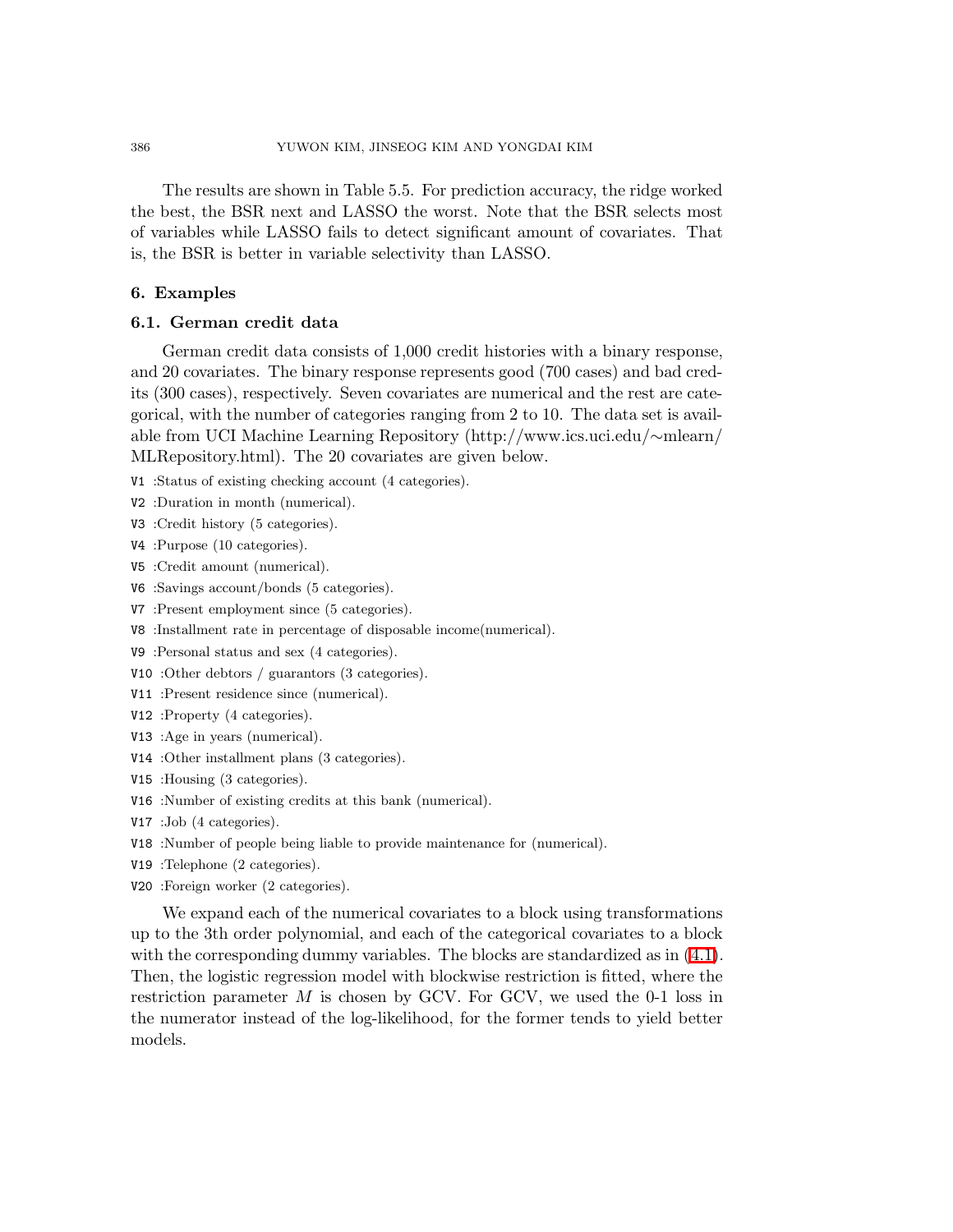#### BLOCKWISE SPARSE REGRESSION 387

Ridge(CV) BSR(CV) LASSO(CV) Ridge(GCV) BSR(GCV) LASSO(GCV)  $\|\beta_{(1)}\|$  $\|\beta_{(2)}\|$  $\|\beta_{(3)}\|$  $\|\beta_{(4)}\|$  $\|\beta_{(5)}\|$ 

 $\|\beta_{(6)}\|$ The BSR eliminates the covariates V16 and V17, whose block norms are zero.  $\|\mathcal{A}_{\{1\}}^{\alpha}\|$  partial fits on the remaining 18 covariates are shown in Figure 6.3, where the covariates with larger block norms appear first. This suggests that V1 and V4 are the most important covariates.  $\|\beta_{(8)}^{\text{up}}\|$ 



Figure 6.3. The partial fits on 18 selected covariates in German credit data.

We compare the prediction accuracies of the BSR with those of the ridge and LASSO. The misclassification rates are estimated by 10 repetitions of the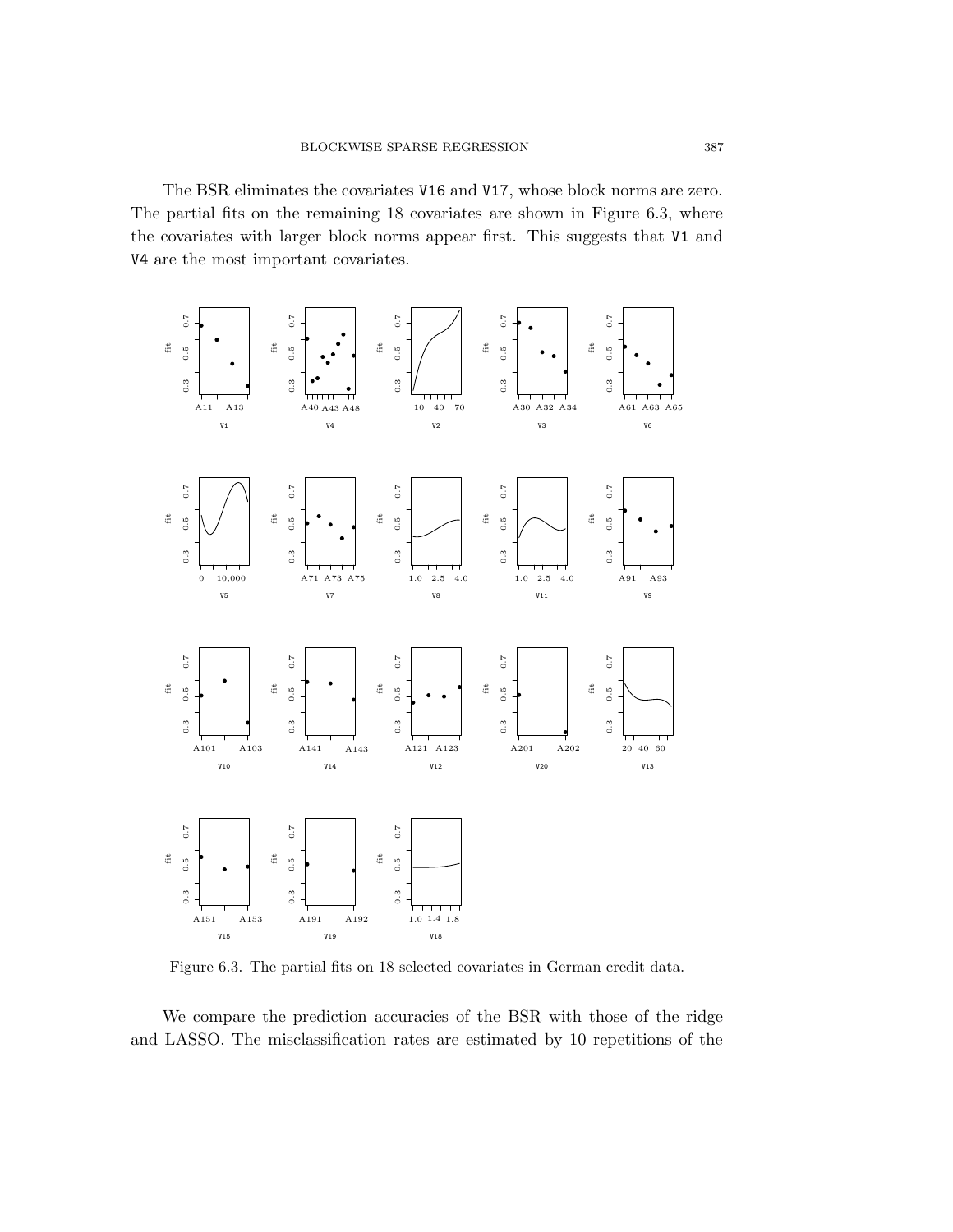| V <sub>1</sub>  |                                        |
|-----------------|----------------------------------------|
| V <sub>2</sub>  |                                        |
| V <sub>3</sub>  |                                        |
| V <sub>4</sub>  |                                        |
| V <sub>5</sub>  |                                        |
| V <sub>6</sub>  |                                        |
| V7              |                                        |
| V8              |                                        |
| 388V9           | YUWON KIM, JINSEOG KIM AND YONGDAI KIM |
| V <sub>10</sub> |                                        |
| V11             |                                        |

 $10$ <sup>fold</sup> CV. For each repetition, the restriction parameters are chosen by GCV. The results summarized in Table 6.6 show that the LOL and MIS of the BSR  $\text{and} \text{and} \text{and}$  and that the ridge does less well. v15

V16

V20

A11

 $k$  kg  $k$  kg  $k$  kg  $k$ 

V<sub>17</sub> Table 6.6. Estimates of LOL and MIS and their standard errors in German credit data. V18 V19

| Method     | LOL.                                                            | MIS |
|------------|-----------------------------------------------------------------|-----|
| Ridge      | $\vert 0.6926 \vert (0.0008) \vert 0.2446 \vert (0.0014) \vert$ |     |
| <b>BSR</b> | $\vert 0.6882 \vert (0.0011) \vert 0.2399 \vert (0.0020) \vert$ |     |
|            | LASSO $(0.6888(0.0010) 0.2399(0.0020))$                         |     |

A13 A40 A43

#### 6.2. Breast cancer data A48 A30

A<sup>32</sup>The second example is the Breast cancer data, available from UCI Machine Learning Repository (http://www.ics.uci.edu/∼mlearn/MLRepository.html). A34 The data set includes nine covariates and a binary response. The response has<sup>the "</sup>no-recurrence-events" in 201 cases, which are coded to 0, and "recurrence $e^{\text{AT1}}_{\text{QED}}$ ts" in 85 cases, which are coded to 1. Five covariates are categorical and  $f_{\text{A73}}$  covariates are numerical. A61 A75

We expand covariates as was done for the German credit data. The BSR A91 eliminates three covariates and the partial fits on remaining six covariates are a<sup>101</sup><br>shown in Figure 6.4. A103



Figure 6.4. The partial fits on 6 selected covariates in Breast Cancer data.

The prediction accuracies of the ridge, BSR and LASSO obtained by 10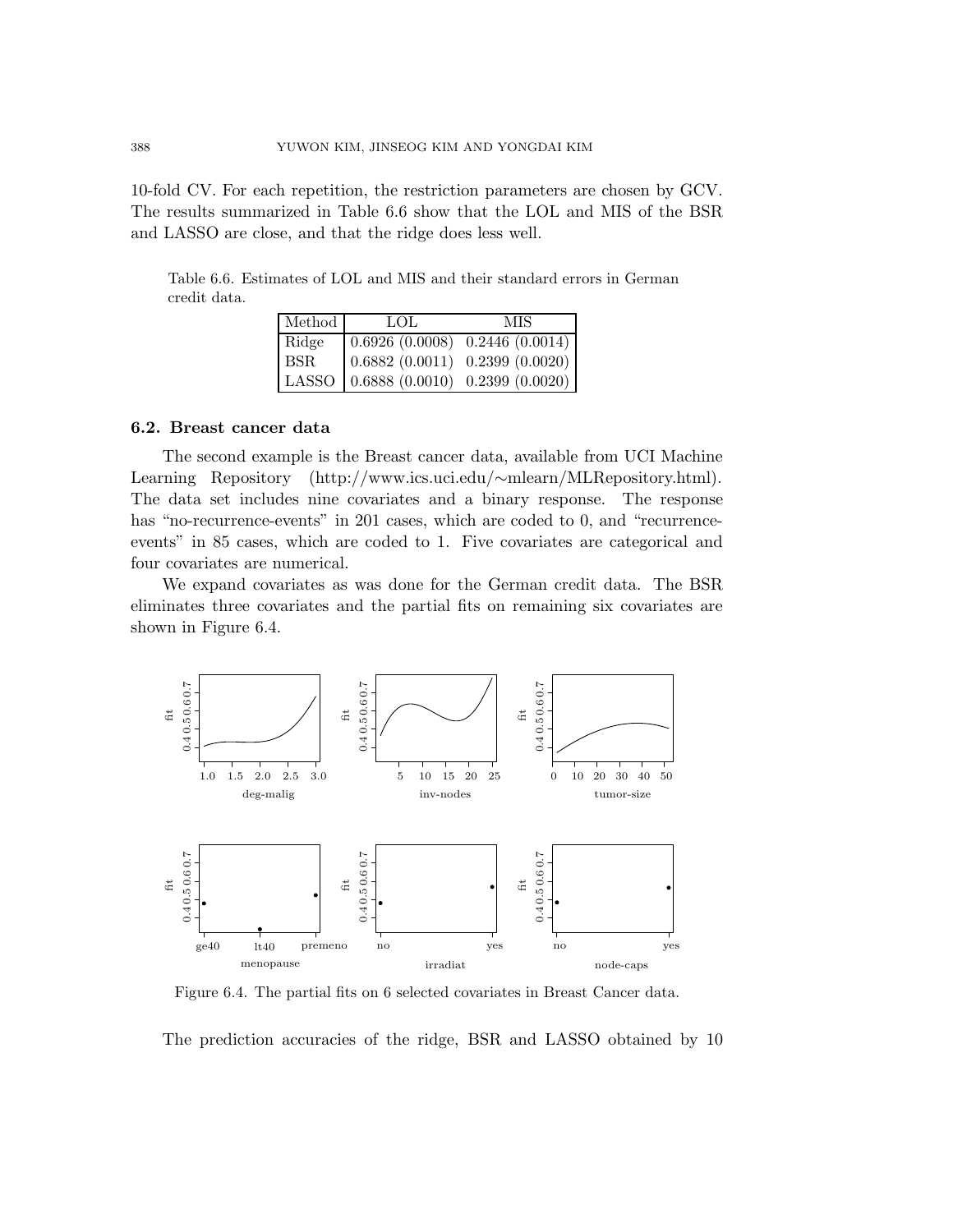repetitions of the 10 fold CV are summarized in Table 6.7, which shows that the BSR is the best in prediction accuracy.

Table 6.7. Estimates of LOL and MIS and their standard errors in Breast cancer data.

| Method | LOL.                                      | <b>MIS</b> |
|--------|-------------------------------------------|------------|
| Ridge  | (0.6976(0.0028) 0.2700(0.0052))           |            |
| BSR.   | (0.6917(0.0015) 0.2578(0.0028))           |            |
|        | LASSO $(0.6964 (0.0016) 0.2646 (0.0028))$ |            |

## 7. Concluding Remarks

Even though we focused on logistic regression the proposed method can be applied to many problems, such as Poisson regression and the proportional hazard model. The only modification required for such extensions is to calculate the corresponding gradient.

There are various possible extensions of the BSR. For example, we can combine the idea of blockwise sparsity with other sparse penalties such as SCAD, fused LASSO or the elastic net mentioned in the Introduction. We believe that the computational algorithm proposed in this paper is general enough to be easily modified for such extensions.

The asymptotic properties of the BSR can be derived following Knight and Fu (2000). This is important for variance estimation of the estimated regression coefficients. We will pursue this problem in the near future.

#### Acknowledgement

This research was supported (in part) by the SRC/ERC program of MOST/ KOSEF (R11-2000-073-00000).

# References

- Bakin, S. (1999). Adaptive regression and model selection in data mining problem. Ph.D. thesis, Australian National University, Australia.
- Bertsekas, D. P. (1999). Nonlinear Proramming. Athena Scientific, Belmount, Massachusettes. Second edition.
- Chen, S. S., Donoho, D. L. and Saunders, M. A. (1999). Atomic decomposition by basis pursuit. SIAM J. Sci. Comput. 20, 33-61.
- Craven, P. and Wahba, G. (1979). Smoothing noisy data with spline functions. J. Amer. Statist. Assoc. 31, 377-403.
- Fan, J. and Li, R. (2001). Variable selection via noncocave penalized likelihood and its oracle properties. J. Amer. Statist. Assoc. 96, 1348-1360.
- Gunn, S. R. and Kandola, J. S. (2002). Structural modelling with sparse kernels. Machine Learning 48, 137-163.